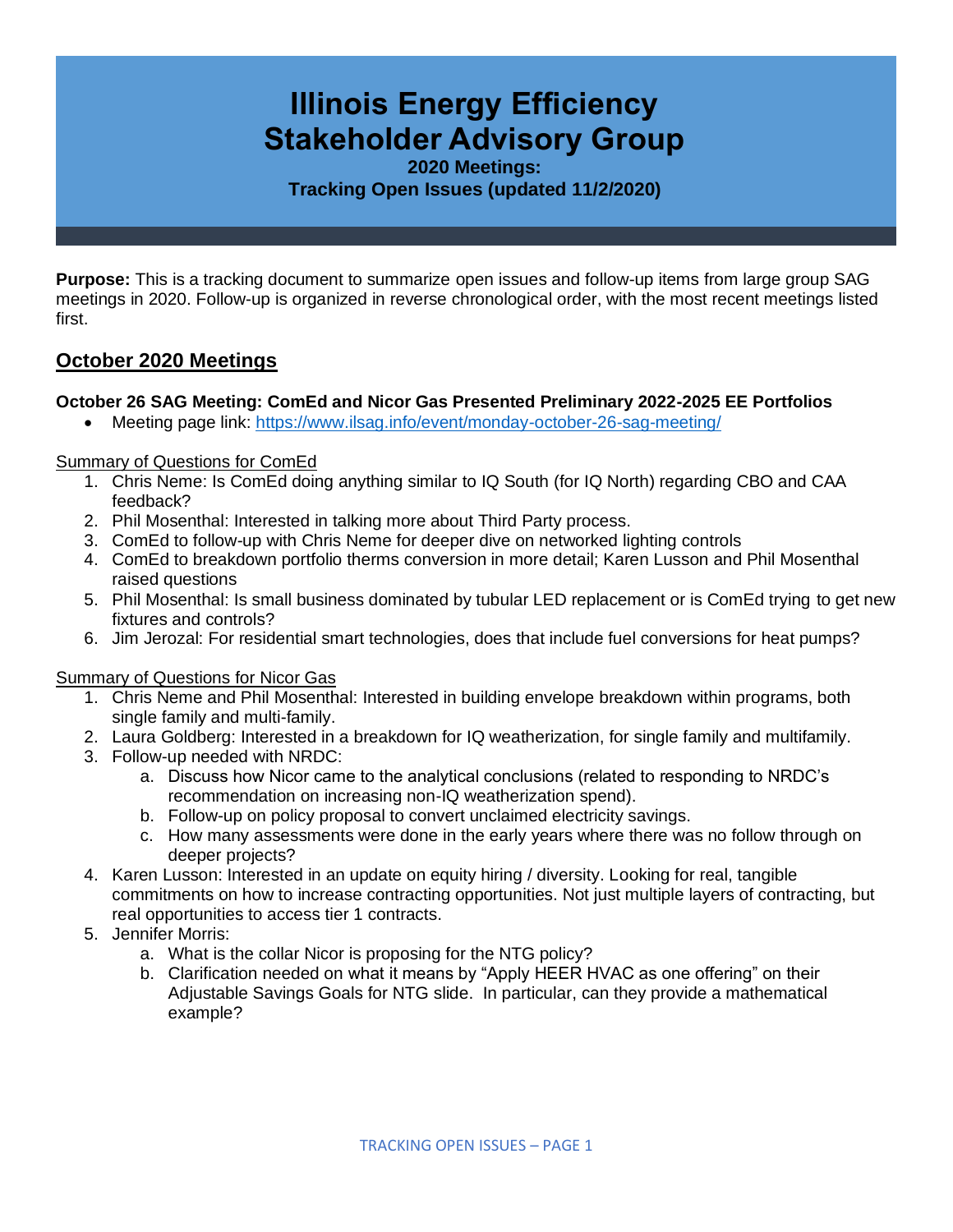## **October 27 SAG Meeting: Ameren IL and PG/NSG Presented Preliminary 2022-2025 EE Portfolios**

• Meeting page link: <https://www.ilsag.info/event/tuesday-october-27-sag-meeting/>

#### Summary of Questions for Ameren Illinois

- 1. Karen Lusson: Interested in whether Ameren has looked at reducing smart t-stat rebate.
- 2. Chris Neme questions:
	- a. Interested in why the small number of IQ MF heat pumps; half of Ameren's MF housing units are electrically heated.
	- b. Follow-up on internal tracking of diversity spend and vendor spend; also, metrics for Market Development Initiative.
	- c. Request to discuss proposed policy items further.
	- d. Interested in more information on the NW approach for market effects.
- 3. Laura Goldberg: Interested in follow-up conversation on why MF is small portion of overall budget. NRDC suggested larger increases.
- 4. Cate York: Is there supplemental information available on CCRPC analysis?
- 5. Jennifer Morris, ICC Staff: For Ameren IL gas, provide for which programs are being requested for adjustable savings goals for NTG and the specific collar being requested.

## Summary of Questions for Peoples Gas & North Shore Gas

- 1. Cate York and Chris Neme: Interested in more follow-up on portfolio diversity and metrics; barriers to certification.
- 2. Chris Neme: Interested in IQ EE Kit follow through; are the kits driving customers to participate in other comprehensive programs?
- 3. Cate York: Interested in PG/NSG considering a new definition for 'single family', due to the prevalence of 3-flats in Chicago. Single family participation could be defined as 3 or less units.
- 4. Jennifer Morris: Provide for which programs PG/NSG is requesting adjustable savings goals for NTG and the specific collar they are requesting.

## **October 1 SAG Meeting: Equity Hiring and Workforce Development**

• Meeting page link:<https://www.ilsag.info/event/thursday-october-1-sag-meeting/>

# *October 1st follow-up items:*

- 1. Questions for ComEd:
	- a. Does ComEd have a breakdown geographical where your [workforce development] programs work in IL? Where are your contractors located from for example? What is the % of these opportunities are located?
	- b. Can more information be provided on the ComEd Youth Interns Program?
- 2. SAG Facilitator to follow-up with NRDC regarding question on CBO engagement in SAG processes, and ability to influence program design directly.
- 3. Question for all utilities: Since the cannabis law was enacted in IL, does it affect the recruitment drive [for workforce development programs?] Do you test before entrance into the program? If test become positive do you work with that person or dropped them from the programs?
	- a. SAG Facilitator to add this question/topic to a future discussion on workforce development.
- 4. SAG Facilitator will review comments and suggestions raised during the meeting to consider how to further conversations on equity and workforce development at SAG. SAG Facilitator will also coordinate with IQ North Advisory Committee and IQ South Advisory Committee Facilitators.

# **September 2020 Meetings**

#### **September 2 SAG Meeting: Ameren Illinois Market Potential Study Results**

• Meeting page link:<https://www.ilsag.info/event/wednesday-september-2-sag-meeting/>

# *September 2nd follow-up item:*

1. A few questions were raised at the meeting. AEG will share follow-up information soon.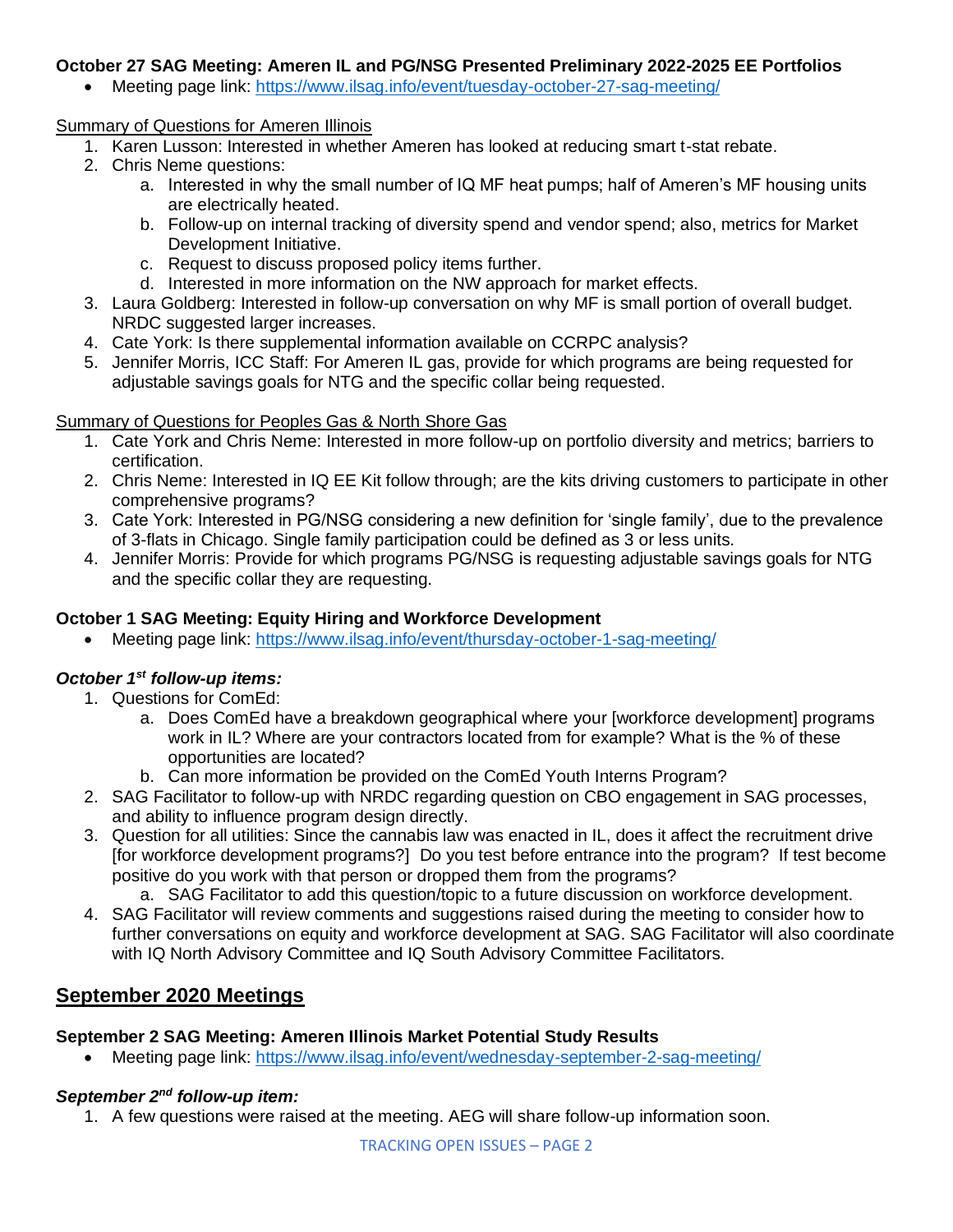2. The final study report will be posted on the website/circulated to SAG.

# **August 2020 Meetings**

## **August 27 SAG Meeting: ComEd Mid-Year Budget Update + AMI Data Use (Ameren IL and ComEd)**

• Meeting page link:<https://www.ilsag.info/event/thursday-august-27-sag-teleconference/>

*August 27th follow-up item:* SAG Facilitator will add the topic of leveraging Demand Response with EE to the 2021 potential topics list.

#### **August 26 SAG Meeting: Peoples Gas & North Shore Gas Potential Study Results**

• Meeting page link:<https://www.ilsag.info/event/wednesday-august-26-sag-teleconference/>

## *August 26th follow-up items:*

- 1. AEG will share follow-up information from this meeting within two weeks. When follow-up information is circulated to SAG, a due date for any additional feedback will be shared.
- 2. The final study report will be posted on the website/circulated to SAG.

#### **August 24 Small Group SAG Meeting: Follow-up on COVID-19 Evaluation Impacts**

• Meeting page link: <https://www.ilsag.info/event/monday-august-24-small-group-sag-meeting/>

## *August 24th follow-up items:*

- 1. Additional comments or feedback on the options proposed by the evaluation teams for counting custom savings in 2020 due by Tuesday, September 1.
- 2. Consensus next steps:
	- a. If the SAG does not reach consensus on this evaluation question, a comparison exhibit will be prepared that identifies the issue, different opinions, and the basis for those opinions.
	- b. If resolution is reached, it will be documented on the Policy page of the SAG website: <https://www.ilsag.info/policy/>

# **July 2020 Meetings**

No large group SAG meetings

# **June 2020 Meetings**

#### **June 23 Meeting: ComEd Potential Study Results**

• Meeting page link: <https://www.ilsag.info/event/tuesday-june-23-sag-meeting/>

#### *June 23rd follow-up items:*

- 1. Additional comments or questions on the ComEd potential study results due by Monday, June 29.
- 2. Dunsky provided follow-up information to respond to questions raised during the meeting (included in meeting notes).
- 3. The final study report will be posted on the website/circulated to SAG.

#### **June 17 SAG Meeting (joint with Income Qualified EE Advisory Committee)**

• Meeting page link: [June 17 SAG Meeting](https://www.ilsag.info/event/wednesday-june-17-sag-meeting/)

## **June 17th follow-up items:**

*1. Income Qualification Guidelines Policy*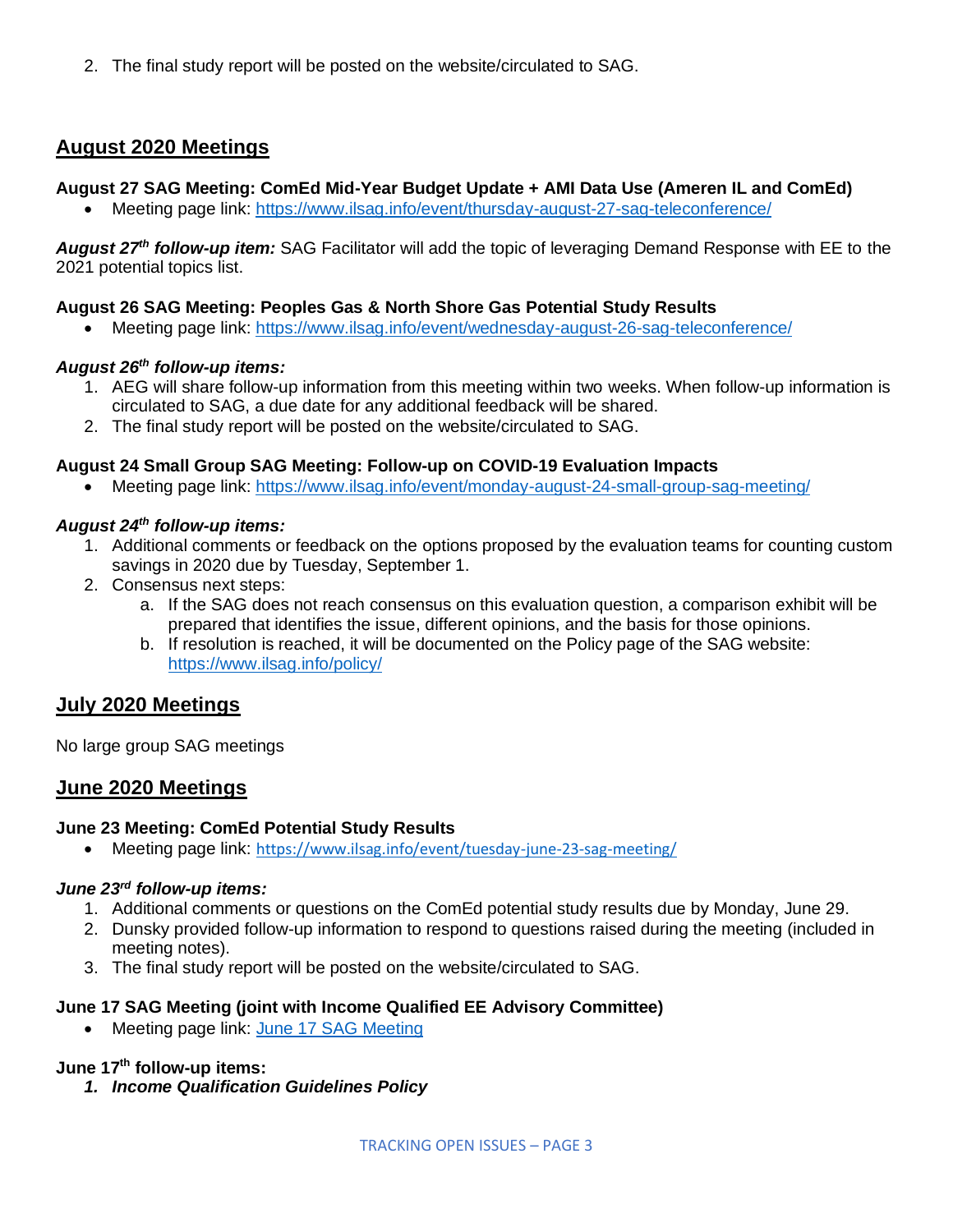$\circ$  Utilities and non-financially interested stakeholders will have a follow-up discussion on policy language.

# *2. Initial Energy Efficiency Idea Responses from Utilities:*

- o Energy Efficiency Portfolio Plans are currently in development by utility teams. If there are specific questions about EE Idea proposals, utilities will follow-up directly with idea submitters.
- o IHWAP and Weatherization Recommendations
	- In July, utilities will meet with non-financially interested stakeholders to discuss refined weatherization recommendations.
	- A follow-up discussion on IHWAP is planned for later this summer (anticipated in August).
- o NRDC Health Building Proposal: NRDC will share modified proposal on healthy building material reporting.
- o SAG Facilitator will follow-up with EE idea submitters to understand whether there are any additional questions on utility responses.

# **June 16 SAG Meeting**

• Meeting page link: [June 16 SAG Meeting](https://www.ilsag.info/event/tuesday-june-16-sag-meeting/)

# *June 16th follow-up items:*

# *1. Initial Energy Efficiency Idea Responses from Utilities:*

- $\circ$  Energy Efficiency Portfolio Plans are currently in development by utility teams. If there are specific questions about EE Idea proposals, utilities will follow-up directly with idea submitters.
- o On Bill Financing (OBF) will be scheduled for future discussion at SAG (anticipated 2021).
- o Follow-up discussion to be scheduled at SAG on multi-family considerations, including % of comprehensive project participation for current multi-family programs (anticipated August 13).
- o SAG plans to discuss equity hiring later this summer (anticipated in late August).
- $\circ$  Nicor Gas + PG/NSG to review and provide a response to the NRDC Affordable Housing New Construction idea; the idea was inadvertently tagged as "electric only."
- $\circ$  SAG Facilitator will follow-up with EE idea submitters to understand whether there are any additional questions on utility responses.

# *2. Market Effects:*

 $\circ$  Further discussion on market effects will be scheduled in the SAG Market Transformation Savings Working Group, if needed.

# *3. Big Picture Evaluation:*

 $\circ$  SAG Facilitator to follow-up with evaluation teams to share evaluation cost category breakdowns with stakeholders.

# *4. TRC Inputs:*

- o Ameren IL to add carbon adder citation to TRC inputs chart.
- $\circ$  ICC Staff is interested in the utilities considering using the same source on future avoided greenhouse gas emissions / carbon adder.
- $\circ$  If there are further questions about inputs, discussion will be scheduled with non-financially interested parties.

# **June 11 Small Group SAG Meeting – Evaluation Impacts Due to COVID-19**

• Meeting page link: [June 11 SAG Meeting](https://www.ilsag.info/event/thursday-june-11-small-group-sag-meeting/)

# *June 11th follow-up items:*

- 1. **Next steps on estimating savings due to COVID:** Three options for estimating savings in CY2020 due to the COVID-19 pandemic were circulated, presented during the June 11 meeting – the evaluation teams recommend option #1.
	- o **Feedback is due by Friday, July 10.** Send comments to Carly Olig. Guidehouse [\(carly.olig@guidehouse.com\)](mailto:carly.olig@guidehouse.com) and Zach Ross, Opinion Dynamics [\(zross@opiniondynamics.com\)](mailto:zross@opiniondynamics.com). Please CC me: [Celia@CeliaJohnsonConsulting.com.](mailto:Celia@CeliaJohnsonConsulting.com)
	- o A follow-up discussion will be scheduled, if needed.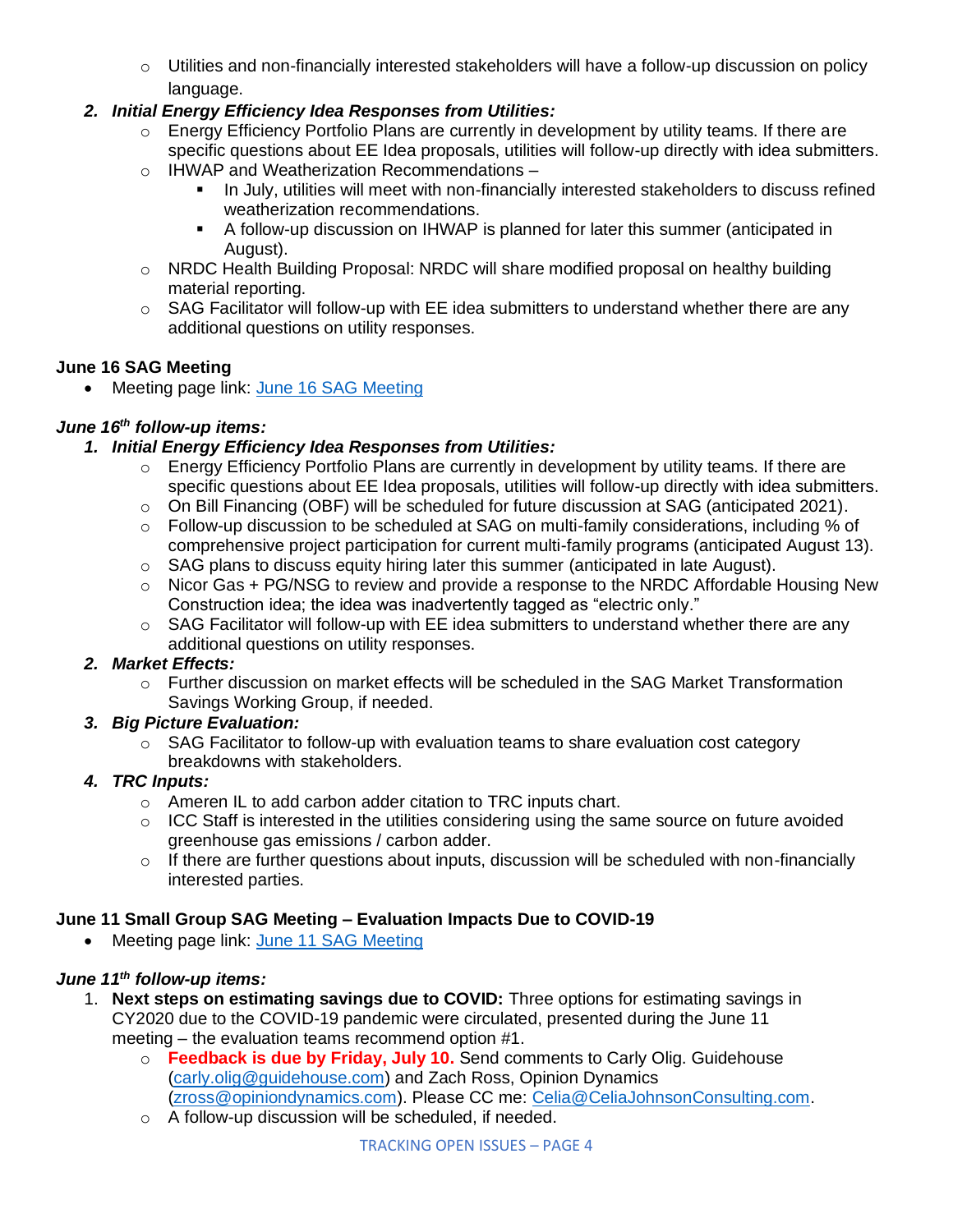- 2. **Next steps for business closure policy issue:** Evaluators will prepare a memo summarizing business closure potential scenarios, options, and pros/cons. The memo will be circulated for review and comment. A follow-up policy discussion will be scheduled.
- 3. **Next steps for Potential COVID Impacts to NTG:**
	- 1. SAG Facilitator will follow-up with VEIC and Energy Solutions about whether there is midstream / upstream data that could be shared with utilities.
	- 2. SAG Facilitator will follow-up with ODC on timing for potential Ameren IL survey results.
	- 3. Further discussion is anticipated during the annual SAG NTG update process in September.
		- **Reminder on NTG Process:** Evaluators will provide NTG ratio recommendations for the 2021 program year by September 1, 2020. There are four meetings scheduled in September to discuss consensus on NTG ratios. NTG values for the 2021 program year must be finalized by October 1, 2020.
		- It may be useful for evaluators to highlight which programs were impacted by COVID when providing NTG recommendations this year; and whether there are any NTG recommendations that relate to COVID impacts.

## **June 3 SAG Meeting**

• Meeting page link: [June 3 SAG Meeting](https://www.ilsag.info/event/wednesday-june-3-sag-meeting/)

## *June 3rd follow-up items:*

- 1. SAG Facilitator to plan a follow-up conversation on equity hiring during SAG Planning Process; tentatively late summer.
- 2. Utilities will provide an initial response to EE ideas during the June 16-17 SAG meetings.

# **May 2020 Meetings**

# **May 12-13 SAG Meetings**

- May 12 Meeting page link: [May 12 SAG Meeting](https://www.ilsag.info/event/tuesday-may-12-sag-meeting/)
- May 13 Meeting page link (joint with IQ EE Advisory Committee): [May 13 SAG Meeting](https://www.ilsag.info/event/wednesday-may-13-sag-meeting/)

# *May 12-13 follow-up items:*

- 1. Utilities may follow-up directly with EE Idea presenters.
- 2. A third meeting will be scheduled to finish EE Idea presentations.
- 3. Utilities will provide an initial response to EE ideas during the June 16-17 SAG meetings.

# **April 2020 Meetings**

# **April 14 SAG Meeting**

- Meeting page link: [April 14 SAG Meeting](https://www.ilsag.info/event/tuesday-april-14-sag-meeting/)
- Notes document: [Attendee List and Notes from April 14 Meeting](https://s3.amazonaws.com/ilsag/SAG_April-14-2020_Meeting_Attendees_and_Notes_Final.pdf)

# *April 14th follow-up items:*

- 1. ComEd will follow-up on NRDC suggestion to create a one-pager than can be shared on virtual auditing, opportunities, vendors, etc.
- 2. SAG Facilitator to follow-up with ICC Staff on whether the Commission is considering action related to EE/workforce development.
- 3. SAG Facilitator to schedule a follow-up discussion on evaluation impacts for persisting savings.
- 4. If any SAG participants have questions that we did not have time to address during the April 14<sup>th</sup> meeting, please reach out: [Celia@CeliaJohnsonConsulting.com.](mailto:Celia@CeliaJohnsonConsulting.com)

# **March 2020 Meetings**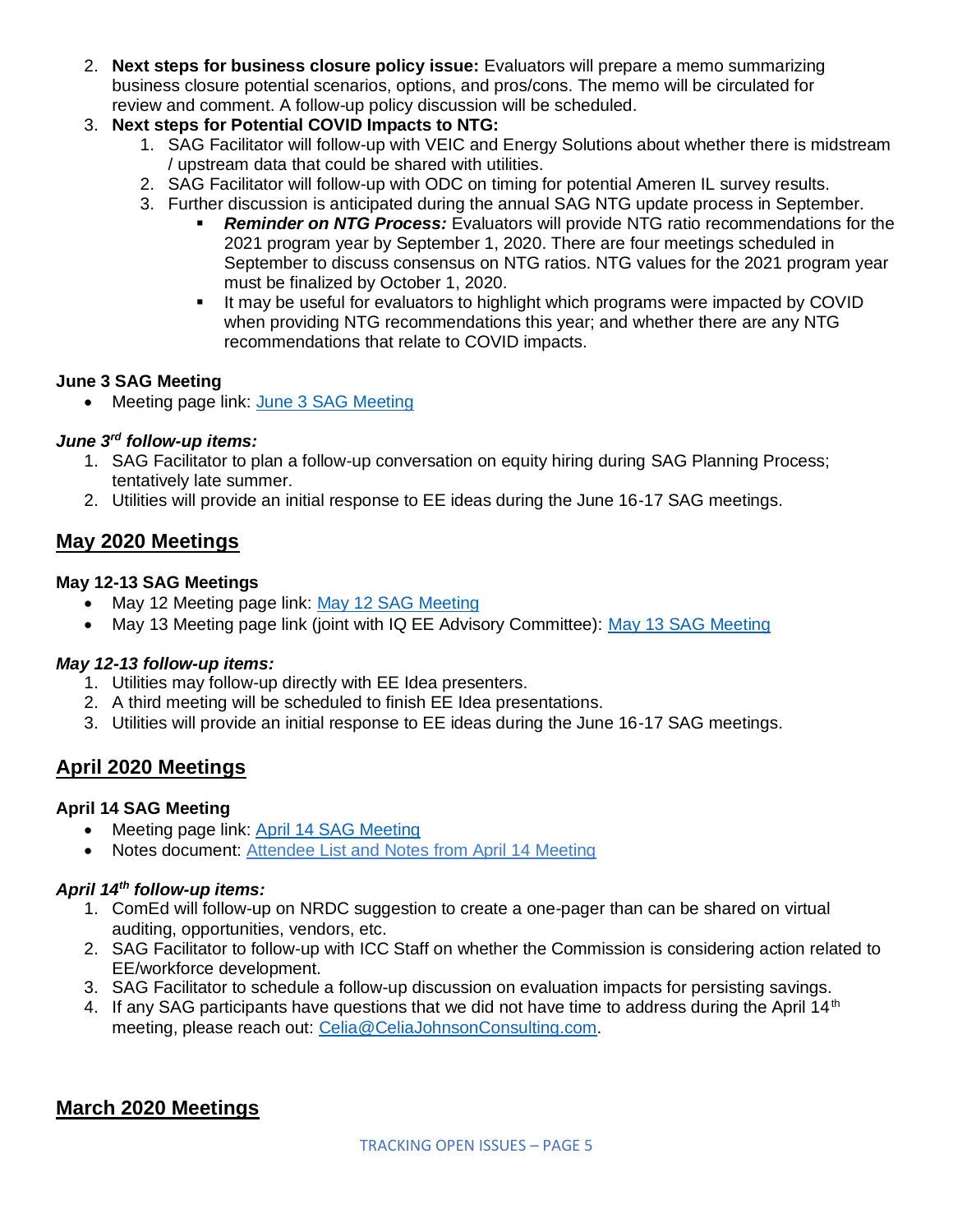# **March 10-11 SAG Meetings**

- Meeting page links: [March 10 SAG Meeting](https://www.ilsag.info/event/tuesday-march-10-sag-meeting/) and [March 11 SAG Meeting](https://www.ilsag.info/event/wednesday-march-11-sag-meeting/)
- Notes document:
	- o [Attendee List and Notes from March 10-11 SAG Meetings](https://s3.amazonaws.com/ilsag/SAG_March_10-11-2020_Meetings_Attendees_and_Notes_Final.pdf)
	- o [Open SAG Cannabis Questions \(updated March 19, 2020\)](https://s3.amazonaws.com/ilsag/SAG-Open-Cannabis-Questions_updated-3-19-2020.pdf)

## *March 10-11 follow-up items:*

• Due to the number of follow-up items, a separate document was prepared to summarize follow-up: [March 10-11 SAG Meetings: Summary of Follow-Up Items](https://s3.amazonaws.com/ilsag/SAG_March-10-11_2020_Meetings_Summary-of-Follow-Up-Items_Final.pdf)

# **February 2020 Meetings**

#### **February 10 SAG Teleconference: Cumulative Persisting Annual Savings (CPAS) + Cannabis Follow-Up**

- Meeting page link: [February 10 SAG Teleconference](https://www.ilsag.info/event/monday-february-10-sag-teleconference/)
- Notes document: [Attendee List and Notes from Feb. 10 Meeting](https://s3.amazonaws.com/ilsag/Large_Group_SAG_Meeting_Monday-Feb-10-2020_Attendees_and_Notes_Final.pdf)

## *February 10th follow-up items:*

- CPAS Next Steps
	- 1. SAG Facilitator to follow-up with IL-TRM Administrator on venue for discussing CPAS recommendations related to the IL-TRM.
	- 2. SAG Facilitator to follow-up with Ameren Illinois and ComEd on next steps for remaining CPAS topics – anticipated for discussion in the April 14-15 SAG meetings.
- Cannabis Next Steps: MEEA Presentation
	- 1. SAG Facilitator to follow-up with IL-TRM Administrator on next steps for discussing cannabis baseline measures.
	- 2. SAG Facilitator to follow-up with MEEA on engaging Dept. of Ag to further discuss cannabis opportunities at SAG.
	- 3. If you have questions for MEEA on their research, reach out to Molly Graham: [mgraham@mwalliance.org](mailto:mgraham@mwalliance.org)
- Cannabis Next Steps: Guidehouse Presentation
	- 1. Several questions were submitted through the webinar that we did have time to address SAG Facilitator to follow-up with Guidehouse for responses to these questions.
	- 2. If you have questions for Guidehouse about their research, reach out to Wayne Leonard: [wayne.leonard@guidehouse.com](mailto:wayne.leonard@guidehouse.com)
	- 3. Opinion Dynamics is also completing research on cannabis; SAG Facilitator to follow-up on whether a summary should be scheduled at a future meeting.

#### **February 6 SAG Teleconference: ComEd Baseline Study Results**

- Meeting page link: [February 6 SAG Teleconference](https://www.ilsag.info/event/thursday-february-6-sag-teleconference/)
- Notes document: [Attendee List and Notes from Feb. 6 Meeting](https://s3.amazonaws.com/ilsag/Large_Group_SAG_Meeting_Thursday-Feb-6-2020_Attendees_and_Notes_Final.pdf)

#### *February 6th follow-up items:*

- SAG Facilitator to circulate final ComEd baseline study report to SAG, when available.
- Draft Potential Study results will be presented to SAG on Tuesday, June 23 (teleconference).

# **January 2020 Meetings**

#### **January 28 SAG Meeting (Springfield) – Utility-Braided IHWAP Programs**

• Meeting page link: [January 28 SAG Meeting](https://www.ilsag.info/event/tuesday-january-28-sag-meeting/)